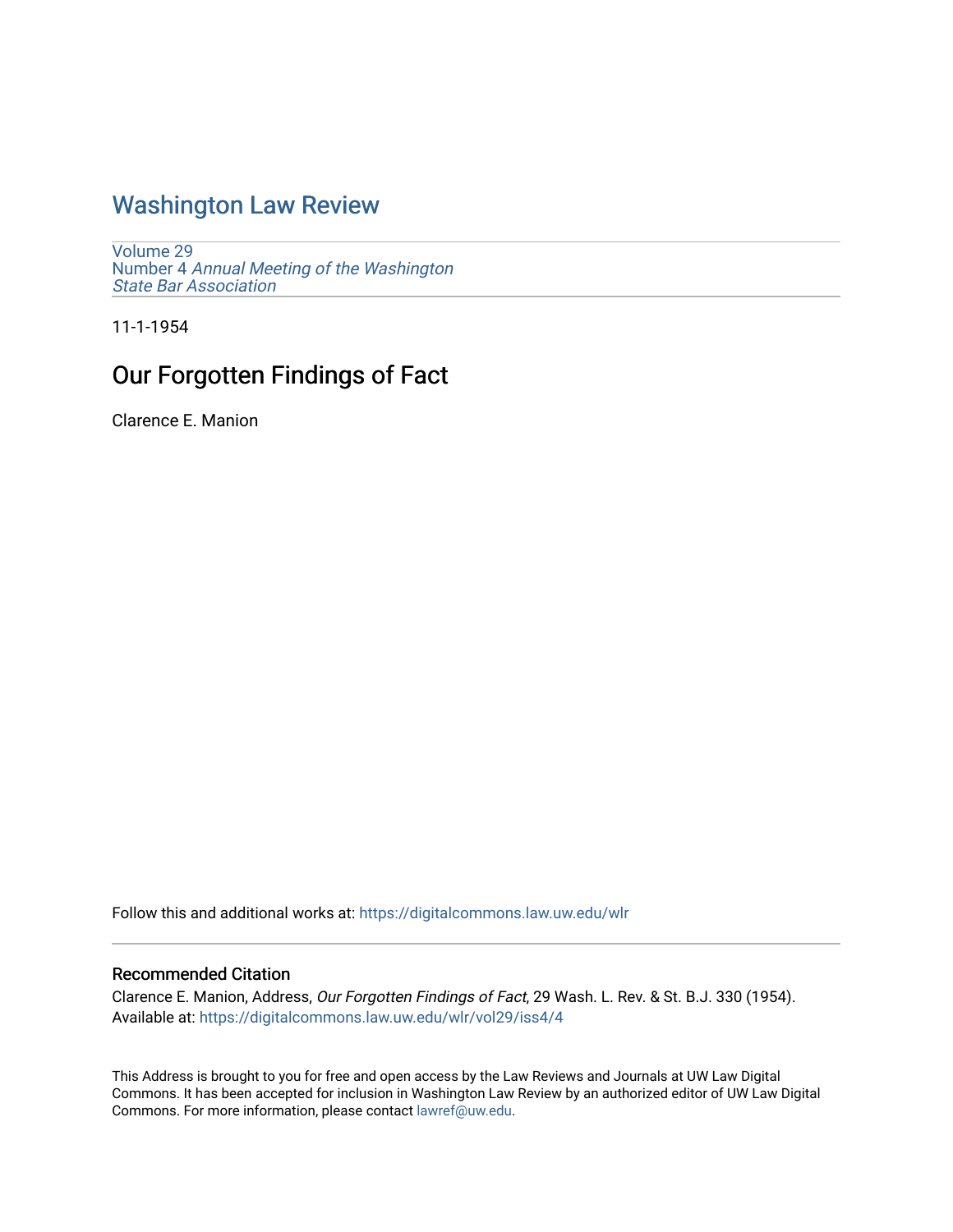in the administration of law, and it seems logical, therefore, that it should be we who have most to do with the drafting and consideration of the laws, either directly or through articulate influence in our respective communities. The scope of our opportunities are beyond comprehension, and the depth of our responsibilities is overwhelming. We must cease trying to get so much out of government and think more of our responsibilities to government. I think Chief Justice Hughes clearly and concisely set forth the situation when he said, "Whether our system shall continue does not rest with this court but with the people who have created the system." Or as was said by Charles Fairman, "To think of freedom of speech and of the press as some eighteenth-century heirloom, enshrined in the Constitution and guarded for us by the Supreme Court so that we have nothing to do about it but to enjoy it, is bad history and mischevious thinking."

We do not need to always ask the judges whether we are acting like good Americans. Proper use of the ballot box by an informed citizenry is the only true insurance that America has against the loss of its priceless heritage of individual liberty. My plea is that during the coming year you and I will re-dedicate ourselves to the principles on which our nation is founded and because of which our profession has prosperedunselfish service to the citizens in all fields of political activity, participation at all levels of government, and a realization that as a privileged class we fust fulfill our trust to the public over and beyond the selfish duty premised upon self preservation.

## OuR FORGOTTEN FINDING OF FACT An address by the Honorable Clarence E. Manion

First of all it will be a reassurance to you to know that-at least according to my doctor, in a spirit of self defense my vocal cords will cease to function after a certain amount of exercise. This puts a time limitation upon this address which you will all enjoy anticipating. I expect eventually to get out of this vocal straightjacket. It came about because of an honest mistake that I made. A couple of years ago after falling into an evil association with the great Frank Holman, I thought that I could talk as loud and as long, if not as effectively, as he did.

I will say, however, at the outset that any journey for any distance finds its justification here in this room.

It has been my happy experience during the past half dozen years to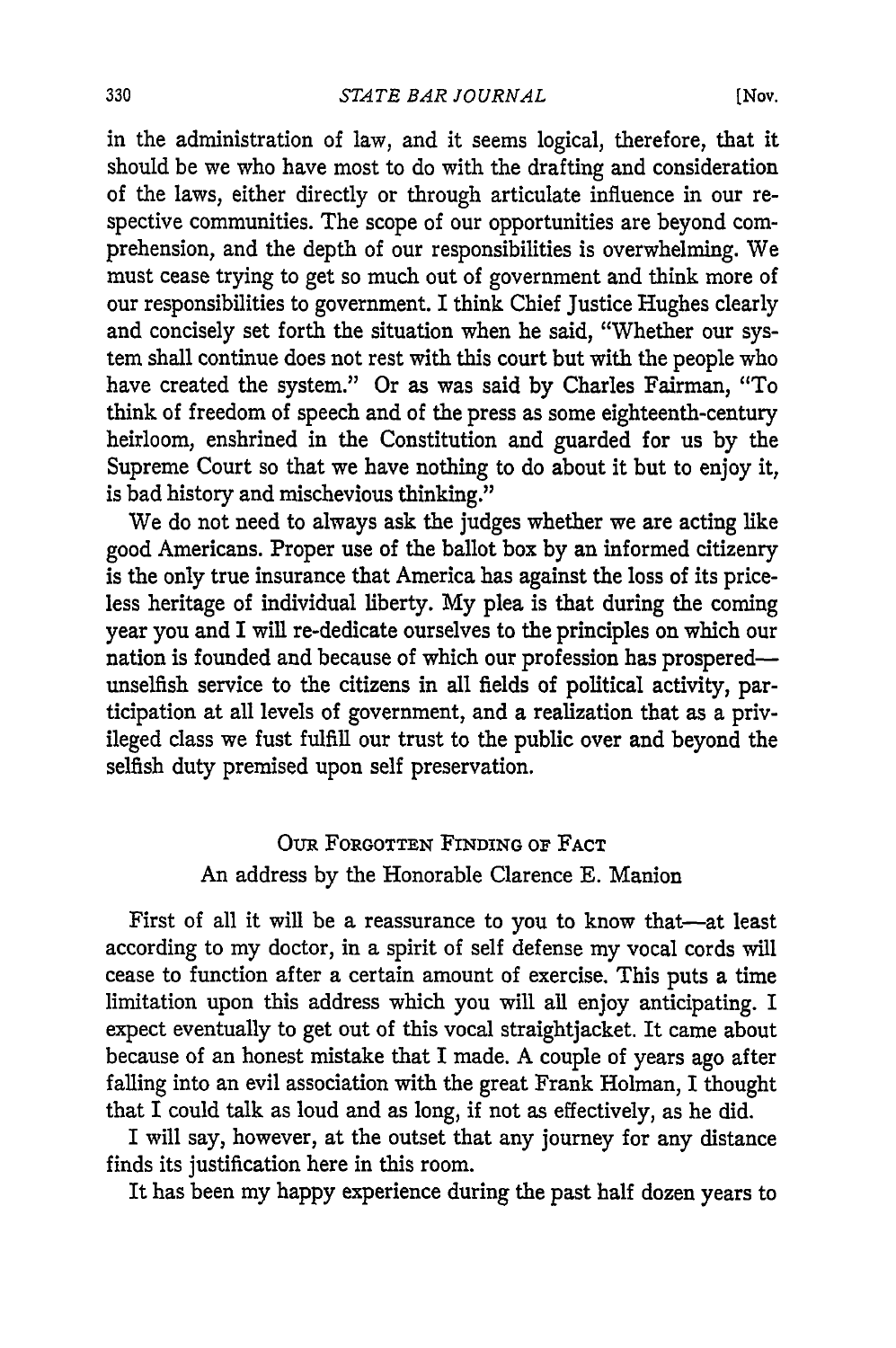be closely and professionally associated with three members of this association, Mr. Tracy Griffin, Mr. Holman and Mr. **A.** Schweppe. In my judgment these are three of the most representative, the most erudite and most patriotic members of the Bar to be found anywhere.

If they are representative of the Washington State Bar Association, then indeed it is a great honor for me or anybody else to have the privilege of addressing you, and I so regarded it and so accepted the invitation.

I have studied your excellent program. I have observed that you have been here in Spokane for a relatively long time in terms of associative deliberation. You have had your fill of inspiration and instruction and now you are nearing the end of a meeting.

I am reminded of something my old friend Knute Rockne told me many years ago. It was at a football banquet at Notre Dame at quarter to two in the morning and the distinguished speaker was just warming into his address,---no sign of the finish at all, Knute leaned over to me. "Pat," he says, "you know I can forgive the public speaker who doesn't consult his watch. The fellow I want to shoot is the guy who doesn't keep his eye on the calendar."

I know what day it is, and knowing the ardor of your study and deliberation here, I am painfully conscious of the fact that I shall be able to add little or nothing to it, except perhaps a few cautionary notes of warning. I might say also of disconsolation.

Mr. Kern has mentioned the fact that I left Notre Dame in **1952,** after a long tenure as teacher and dean. I didn't then expect to launch forth into excursions like this. **My** ambition was to practice law and stay at home, but since that day I have been teased into one assignment after another. I have been in every state of the Union and in some of them, like Washington, many times. I have talked I think to every kind of an association that exists,--beer associations, plasterers, painters, bakers, butchers-I mean this literally, not in the spirit of literation. I am coming to you lawyers here this afternoon, as I say, in a spirit of disconsolation, as a sort of a witness to the fact that we are the most highly and proficiently organized country of special interests in the world.

Frank Holman will recall when I was in Seattle a couple of years ago at the Farm Bureau convention. Those farmers knew what they wanted. They resolved upon it. There was very little of general interest discussed at that convention. It was the same way with the brewers in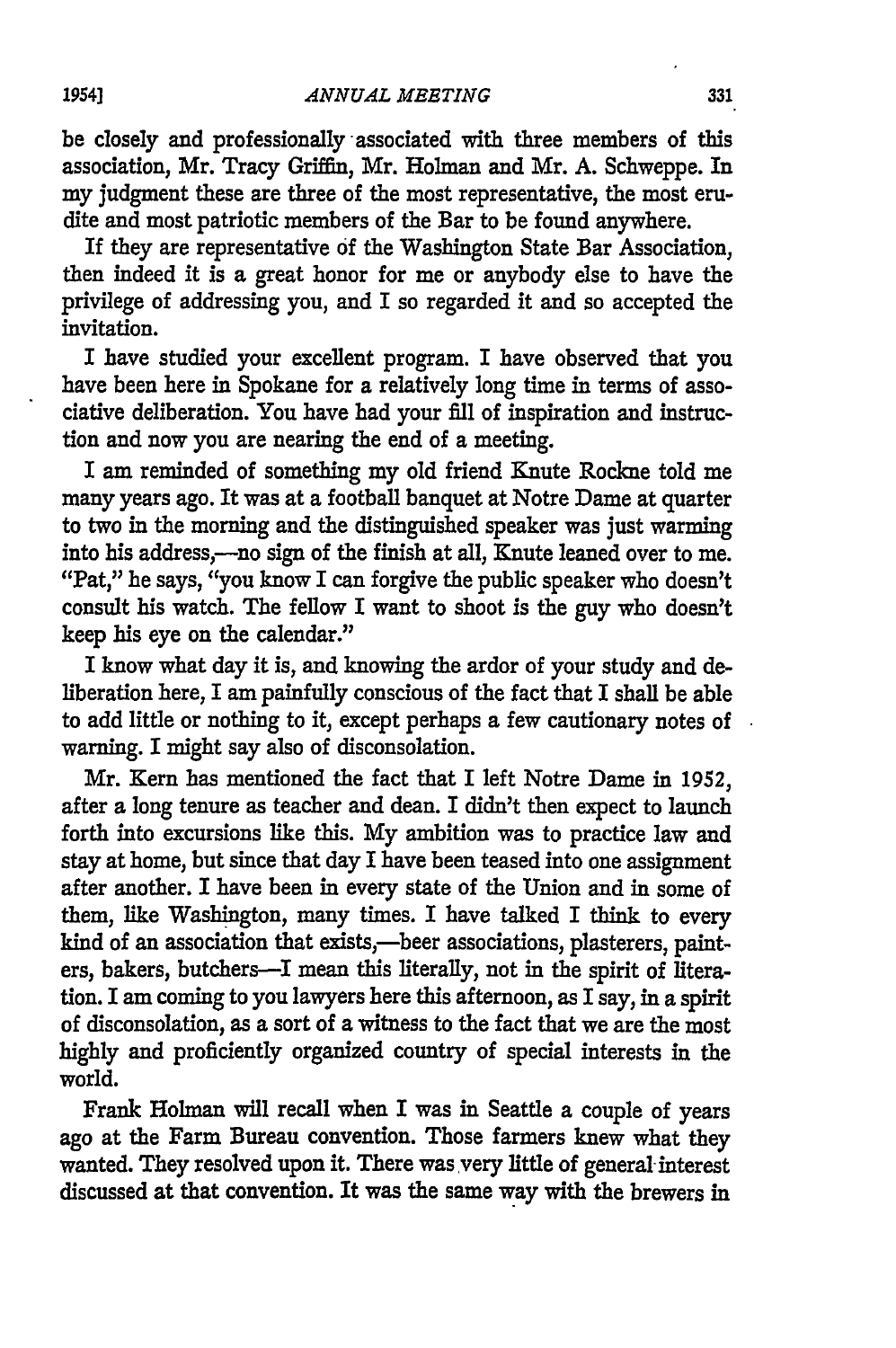New Orleans, the merchants in Massachusetts, the doctors in Chicago. It's the same everywhere. The general interest is nobody's interest, and that is unfortunate.

If this great complex of American organization could somehow coordinate a tithe of their mind, of their proficiency of their drive in the direction of the general interests of this country I wouldn't come to you in a spirit of disconsolation. I do know what day it is. I do have my eye on the calendar, and I tell you that the time of our American history, gentlemen, is extremely far advanced. This advanced time and its attendant circumstances are forming a judgment upon our generation and upon those which will follow it.

I use the term judgment advisedly, because this judgment will be enforced against us and against our children. You know what a judgment is. If the facts are carefully and accurately found, if the law is reasonably well established, then a judgment is generally predictable, in its terms and its applications. Well, what is the judgment of our time upon our generation? Out of all this confused notion of Americanism, what will be finally and ultimately written upon which execution will be levied?

I had an interesting conversation at The American Bar Association convention in Chicago with a very distinguished man, not a lawyer, who had just returned from the International Labor Organization at Geneva. This was his fifth trip over there. If you gentlemen don't know what the International Labor Organization is I advise you to find out. But after this 5th visit as a business delegate to this extraordinary body, composed of sixty nations of which we are one, this man told me something that I had never thought of before. He related it in connection with Russia's emergence into the organization. Soviet Russia admitted this year for the first time, and there was a close, warmly contested vote about it. The vote actually wasn't close, but the discussion was warm. Russia was voted in, almost unanimously, in spite of the protestations of the United States. I asked, "What was the trouble?" "Why don't you know?" he said, "the world is divided today between the Communists, the Socialists, and us, the U.S." Here is a sharp determination. Brought back from Europe last month by a man who knows what he sees going on.

Gentlemen, there isn't any free world left outside the geographical limitations of this country. When the term "free world" is used, euphemistically, with reference to countries other than ours, it is done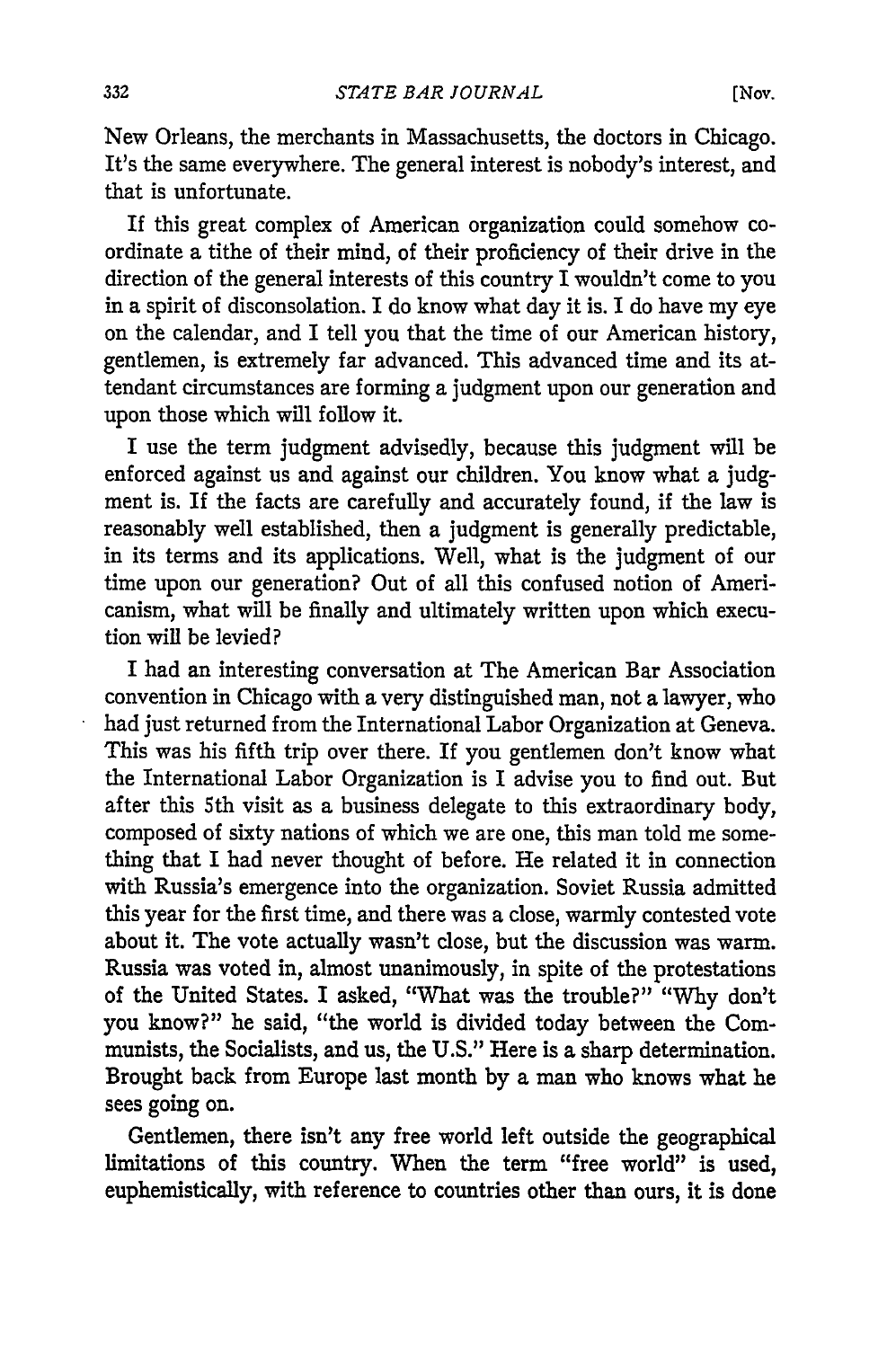largely as a figure of speech, in a spirit of naivete, or outright ignorance or perhaps fraud.

Let's face the facts. These are not consoling considerations, but certainly lawyers shouldn't duck or dodge the issue at such a critical time as this.

I spoke to you about a finding of fact. What are the facts about freedom? What are the facts that go into this pending judgment upon our generation?

We have all picked our position. Some of us are to the left and others are to the right. In my opinion this is one of the mistakes that we make at the outset, this differentiation of our population between left and right.

The time has come, gentlemen, not to distinguish between right and left. The time has come to distinguish between right and wrong. The principles of morality have to be revived, and who is going to revive them if the lawyers do not?

For many years I used to be introduced as a law teacher. Well if there is any lawyer who is not at one and at the same time a teacher, he belies his profession. We are a teaching profession in school and out. You know that from your own experience. The lawyer teaches his clients to believe they have a case. He goes into court and tries to teach the judge to believe what he has already taught his client to believe. The judge goes into recess and comes forward with an opinion,-a decision, which is immediately bound up into a casebook and sent to the law school as teaching material for the next generation of lawyers. That completes the cycle of instruction. Have you ever thought of it?

The thing that began in your law office as an attempt upon your part to teach your client a principle of law, finds its way into a textbook, which finds its way into the mind of the student, who eventually shows up as a member of your association; and so you are teaching from the very beginning of your professional life to its end.

Our only question is, do we teach to proper effect? Do you satisfy yourself merely by teaching your client so that the bread and butter business of feeding and clothing your family may be complied with, or do you carry out your responsibility as a teacher of the public with reference to the vitality of our constitutional system? Because who knows it if you do not? I've talked to the bakers and the butchers and the bartenders and they know nothing about it. Do you expect them to proclaim it, and to carry it on if the lawyers are remiss or apathetic or neglectful?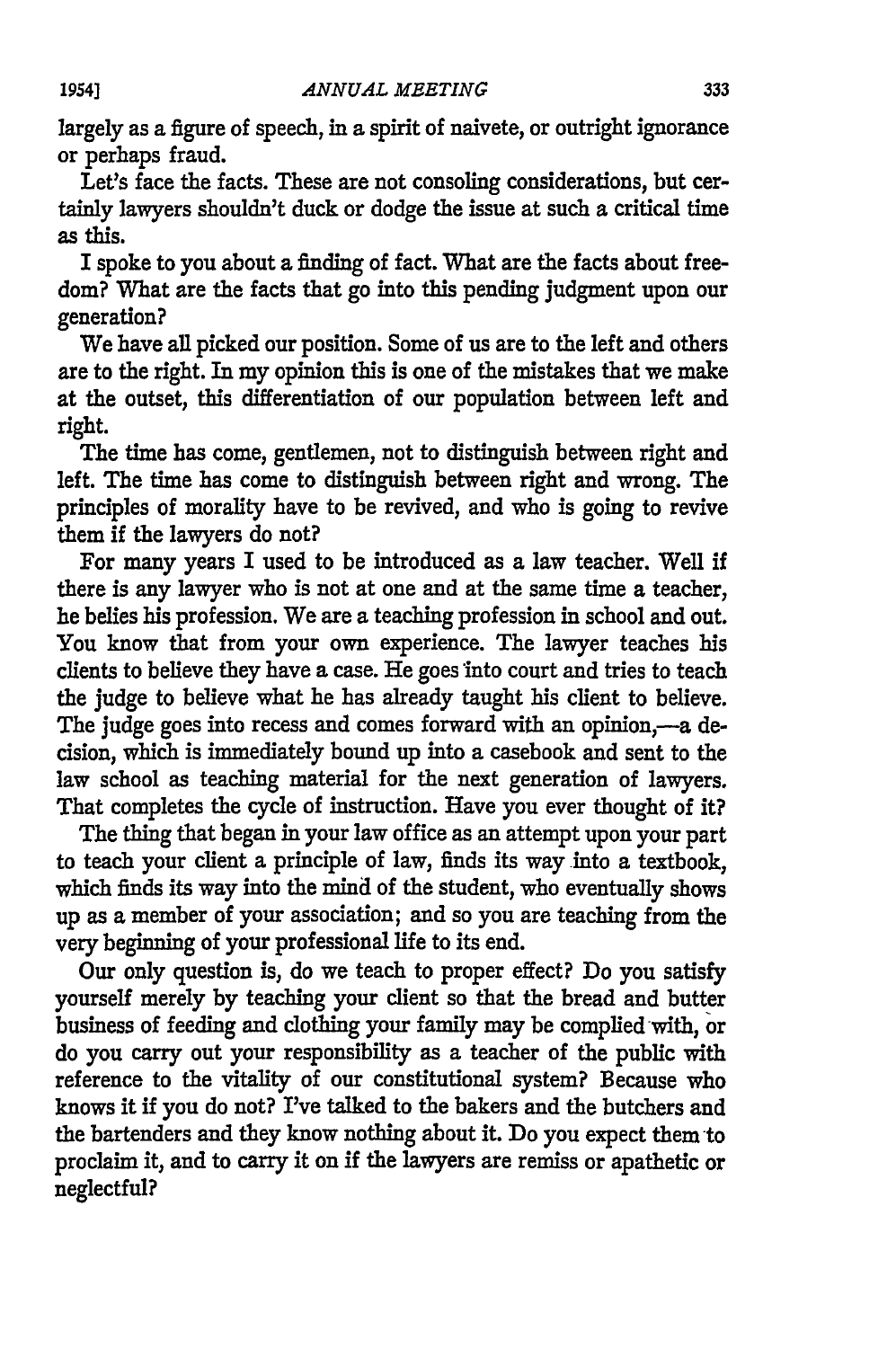[Nov.

Well, the time has come for us to live up to our pedagogical responsibilities. If this judgment which is to be rendered upon our time is to be an accurate judgment founded in fact and law, then we had better see to it that we are straight in our own minds, first of all, about the facts.

Now, what are the facts of American life? What are the facts which underlie the judgment which the world must make about the vitality of the American constitutional system; because that is what it is, my friends.

America is not the glorious chunk of geography that I saw out of the plane window as I flew into this magnificent Washington-Idaho country. That isn't my country. Our country is not the lakes and the valleys and the mountain peaks and the depressions, economically geographically. My country represents something else than geography, or business profits. It is represented in constitutional government which doesn't obtain anywhere else in the world. Here is the only place on earth where an individual citizen can stand up and enforce his rights against his government, not merely against his fellow man, but against the state. That is the beautiful, the sublime concept of the American Constitutional ideal. Look on the back of a dollar bill if you have one. There on the great seal of the United States you will see in Latin "A new order is born in the world."

This American system is new, and nobody has deemed to copy it anywhere on earth, yet we are in the process of losing it because we have failed to understand it.

The judgment which is the American constitutional system was made deliberately in lawyer-like fashion by the founding fathers of this republic. Before rendering a judgment in favor of constitutional government, they first made a finding of fact. The finding of fact came first. It is precisely that finding of fact that lawyers need to revive and to proclaim. They made it in a document called the American Declaration of Independence. It was the first breath of new life of this republic. It is what the supreme court used to call the spirit of our whole system, and in this remarkable declaration which was not a declaration of independence at all, but as they called it officially, a declaration mere**ly,** of many things. It was first a declaration of fact. Self evident truths, they called these facts. There were just four of them. Four findings of fact, not of opinion, but of fact. Do you remember what they were? "We hold these truths to be self evident." No metaphysician, no logi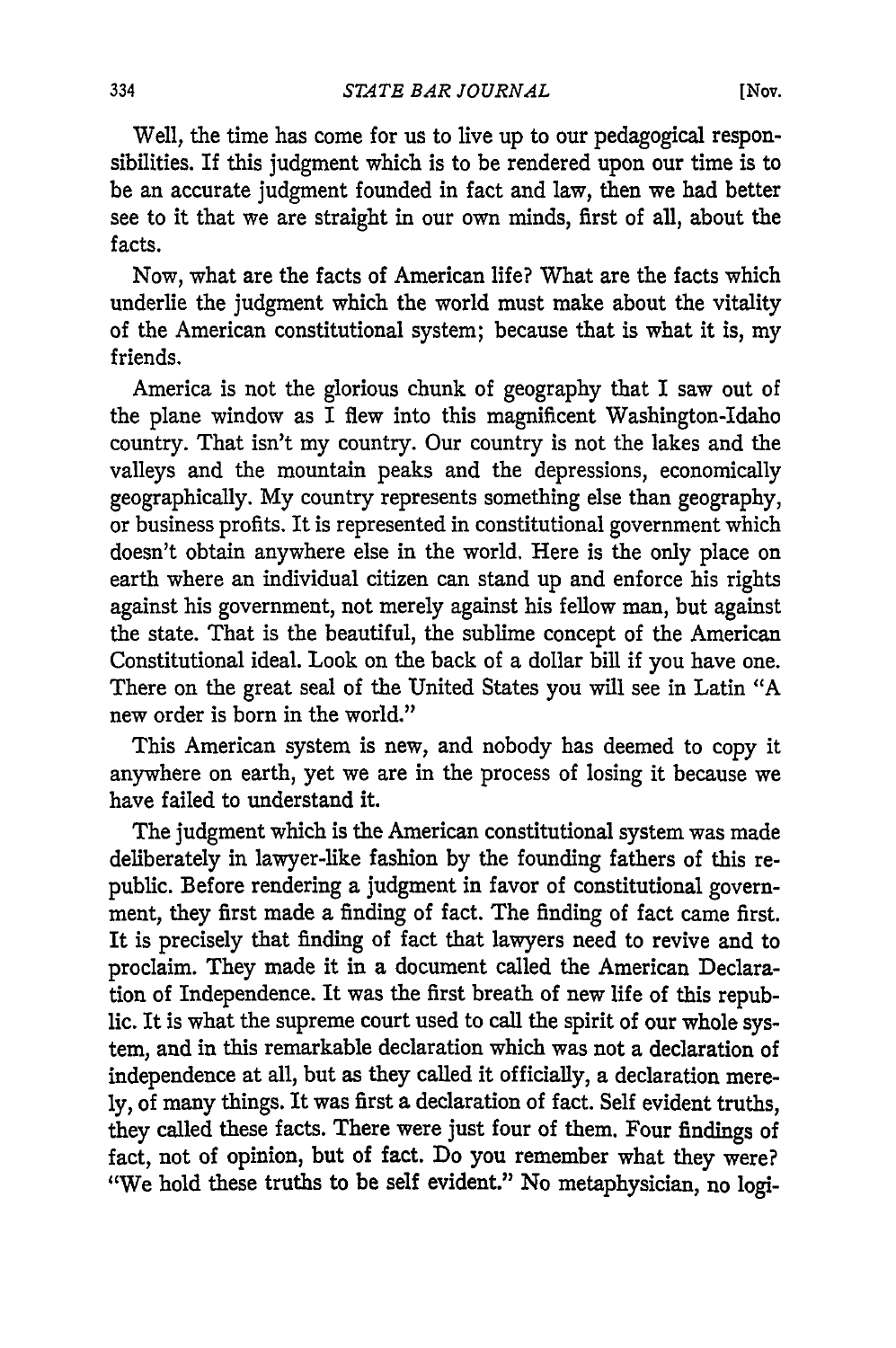cian can find anything more certain than a self evident truth. There aren't very many of them. The words were used deliberately in this document. These are the facts.

First of all, number one; that "all men are *created."* There is a God, in other words. God is a fact, the first fact of American life. God exists not as a matter of faith but as a matter of fact. How often do we remember that? How often do we proclaim it? This fact is the number one cornerstone of this republic. Nothing makes sense in the absence of that fundamental finding of the fact of God.

We are a confused people. We are surrounded with fog, misunderstanding, and I find myself unconsciously repeating the words of Daniel Webster that I once memorized, I think, in the eighth grade. They began his famous reply to Senator Hayne in the Senate fore than a hundred years ago. I think it would do well for lawyers to commit these words when they begin to study and-ponder over a difficult question. Daniel Webster said this-it will only take a minute. He said: "Mr. President," addressing the chair, "when a mariner has been tossed for many days in strange waters on a tempestuous sea he avails himself of the first pause in the storm, the first glance of the sun to take his bearings to see how far the winds have driven him from his true course. Mr. President," he said, "let us emulate his prudence and before we drift further on the waves of this debate, let us refer to the point of our departure so that we may then know where we now are." There was never a more propitious time for Daniel Webster's summary than nowl Let us refer to the point of our departure: the point where the new world left the old was the American Declaration of Independence, and the first fact found was the fact of God.

Secondly, "We hold this truth to be self evident," they said; "that all men are created equal." Here is this tortured concept of human equality. Human equality in'law is the most bedeviled phrase in any language today.

The Soviets are selling a brand of human equality around the world and people are buying it. They like the idea of being lifted up and made equal to everybody else. We have to face up to this proposition of human equality.

What are the facts about human equality? Has there been a finding of fact on the subject? Here in this documentation we find that all men are created equal. **All** men, in other words, are equal in God's sight, and for that reason they are equal before the law of the land, because if I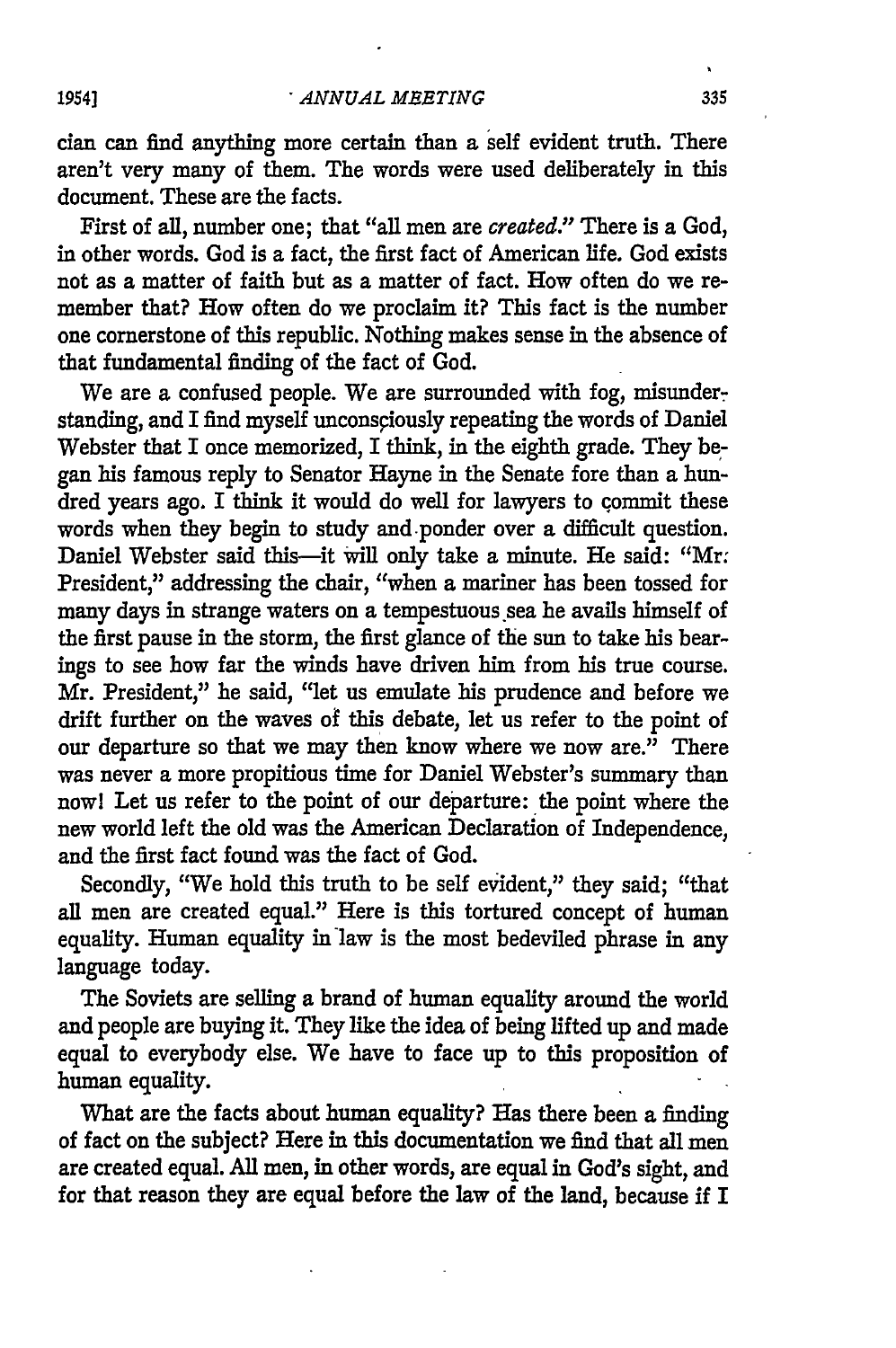know anything about the law of this land I know that it is merely a projection of God's law; equal before God, equal before the law, and unequal in every other conceivable way. All men, aside from the sight of God and the law are unequal. Do you realize that? Have we got the courage to proclaim the facts on the matter of equality?

Take a look at that fingerprint of yours. That fingerprint distinguishes you from every person who now lives, or who has ever lived on the face of the earth. God Almighty has given you a little trademark which distinguishes you from every other man or woman ever created. That is the beginning point of your differentiation, your individuality. Then from that point forward the differences are multiplied.

There are no two lawyers in this room who are identical, or who can ever be made equal by any power on earth, in their professional capacity, to say nothing of other things. That differentiation of course is Providential.

Human inequality is what feeds and clothes the world. Some people want to be lawyers, some want to be policemen, politicians, plasterers, bartenders, butchers, bakers, farmers. And isn't that fine, because out of that complex of differences we manage to eat and to be sheltered and to make the progress that we call civilization.

Have you ever thought about what a stale and unprofitable world this would be if everybody in it, for instance, wanted to hang paper? Can you imagine two and a half billion frustrated people running around looking for a wall to hang the paper on? You have to have builders, too, and you have to have fabricators, and a hundred thousand different kinds of people doing a hundred thousand different things each in his capacity, each according to the individualistic design, which grows out of his God-given fingerprint.

Let us have the courage to tell the truth about human inequality as well as human equality, which is before God and the law, and that's all. This is a basic finding of fact which was the preliminary to the great judgment concerning our constitutional system. And human rights? "I have a right to this, I have a right to that"-human rights are in the air today.

What are the facts about human rights? Where do they come from and what are their limitations? Here again the great document: We hold this to be a fact. This is "self evident," they said, "that all men are endowed"-not by the Bill of Rights, not by the state, not by the Constitution, but by God, Himself, "with certain unalienable rights," and they spelled out two of them-life and liberty.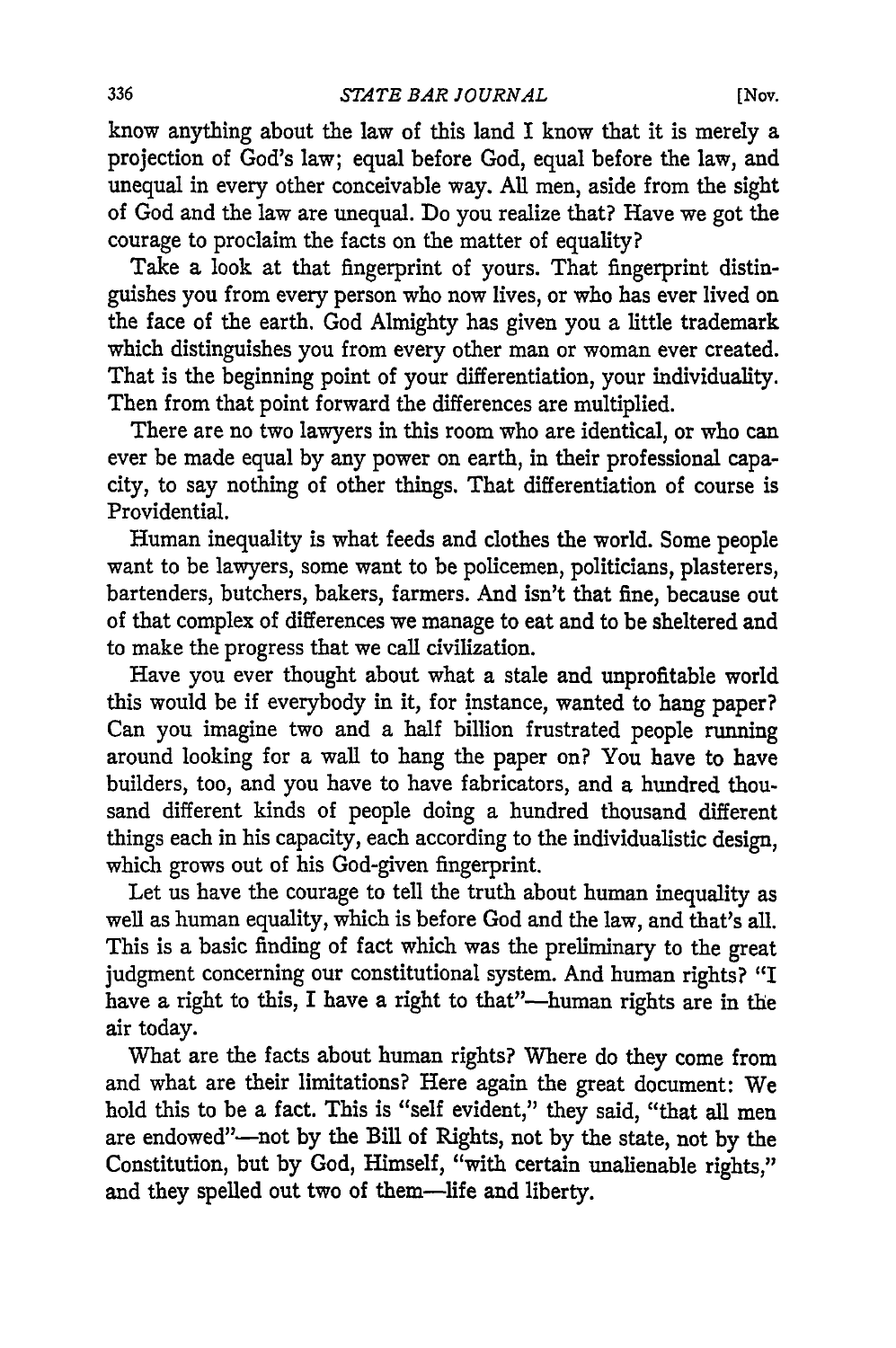#### *ANNUAL MEETING*

Life is a gift of God. Murder is therefore a heinous crime. But what about liberty? The Founding Fathers put life and liberty together. It's just as much a violation of God's natural law to take a man's liberty as it is to take his life. Liberty is an essential prerequisite to **full** complete human life, and to deprive a man of liberty is a kind of murder, too. This is a logical deduction from the finding of fact about life. Liberty is important too. Nobody has short circuited the importance of life yet except in the countries where liberty has been cashiered. As soon as liberty is disregarded, life becomes unimportant, too, because they are inseparably connected one with the other. We have to revive respect for human liberty because its unalienable God-given nature is a fact; not opinion, or theory, but a fact.

Finally, fact number four. The last cornerstone which underpins the republic, the fact about government. Here is where the lawyers come in *en masse,* because the lawyers have a special functional duty with reference to government, not merely to teach about it but to work with it. What is government for? What are its limitations, and potentialities? **Why** does it exist? Can you think of a more ponderous question than that one, in addition to those that have preceded it?

Now for the finding of fact. We hold this to be a fact. This is a "self evident truth," they said, "that to secure these rights," to protect these gifts of God, "governments are instituted among men, deriving their just powers from the consent of the governed." Now there it is, measured and clarified and most deliberately in language that everybody can understand. Government is a protective agency made **by** man to secure God's gifts. This is the point from which we departed. This is the purpose of government in a free country, and this is what the Founding Fathers said as they proceeded to the establishment of a constitutional system. Now get the sequence: The fact of God, subordinates this government to service, rather than mastery of men. If God does not exist, then government is God, don't you see? And where God does not exist officially, government *is* God as in Russia today and in any other complete, absolute dictatorship.

It's the fact of God, my friends, that puts government down into its constitutional role of service. You can's take these things out of their contexts. You have to take them in sequence. You can's make the judgment without the finding of fact.

These differences in human nature, what is it that sparks them into a great civilization? It's freedom! If men are free to follow their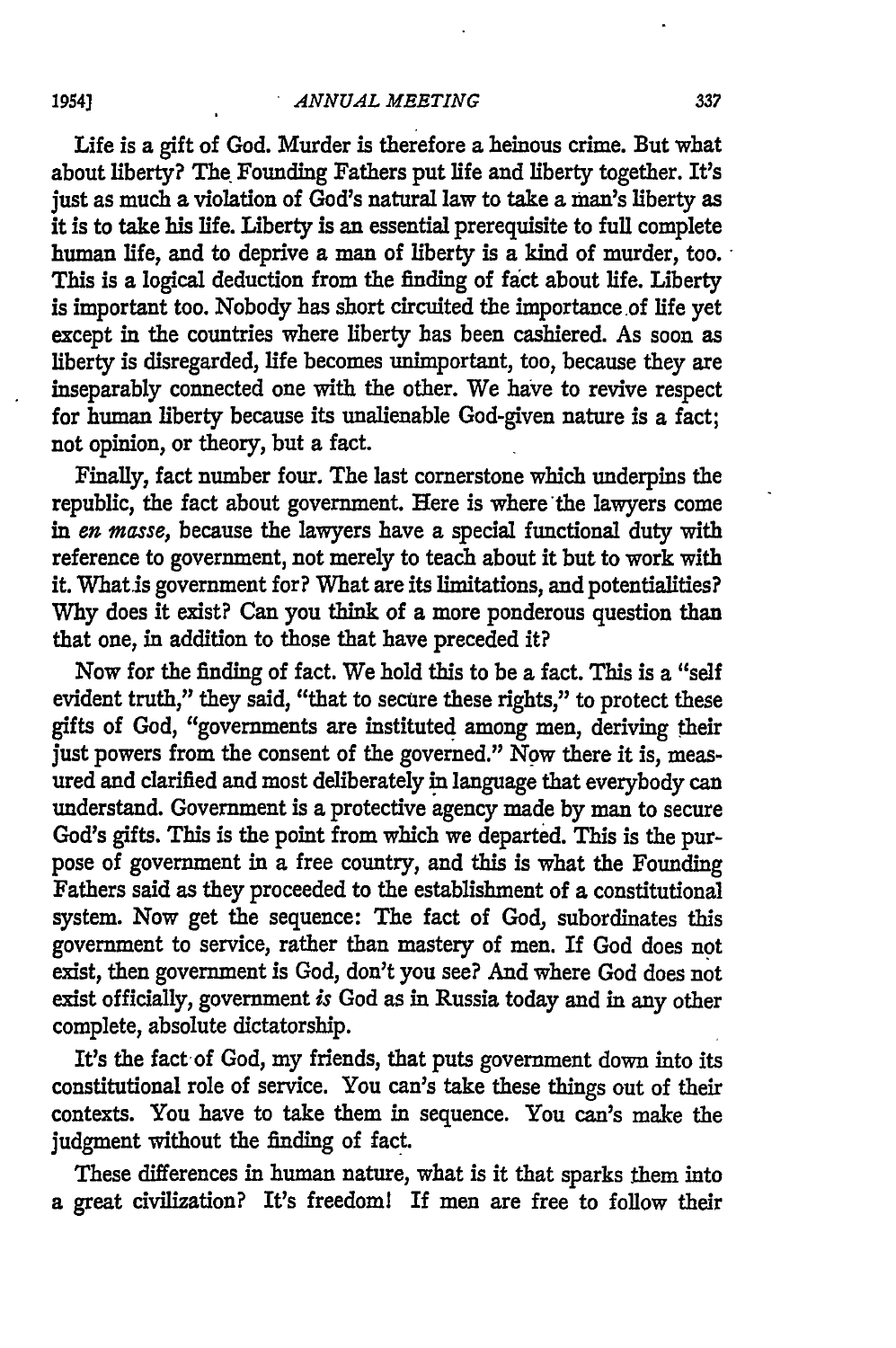bends and their enterprises and their ambitions, civilization blossoms automatically. But how to keep men free, that's the \$64 question. "Men are kept free," the founding fathers said, **"by** keeping government limited." How to keep government limited? It had never been kept limited before in the 6,000 years of human history. The new order chained it down by constitutional limitations. Government never goes about in America except in chains. That is the hallmark of our system, remember it. There is no stem or branch of American government that hasn't its limitation shackled to its ankle, because the very definition of liberty, lawyers, is limited government, and the very definition of tyranny is unlimited government. Where government is unlimited, no citizen is free, and what is the communism that we are frantically fighting today?

Communism is merely a concentration of absolute governmental power in the hands of Godless gangsters! What we need is a new genius for simplification. We need to put these things in single declarative sentences and teach them ourselves to the people in the kind of language used to sell the people soft drinks, and deodorants. Don't hand somebody a 5-volume treatise on liberty. Tell them what liberty is, and what facts have been officially found with reference to liberty.

Liberty is limited government. Communism is the concentration of unlimited governmental power in the hands of Godless gangsters. It might be in the hands of an angel, in which case according to Plato and others it would be administered beautifully, but in the hands of the Communists it is in the hands of Godless materialistic gangsters. First it is unfortunately concentrated in one place. Once that is done it can be grabbed easily when the occasion arises.

The Founding Fathers anticipated all this tendency to Dictatorship. They approached government with a determination, first of all that its power would not be concentrated. They had seen the evil of concentrated governmental power. George Washington had a phrase for it. Washington said, "Government is like fire, a dangerous servant, a fearful master." You couldn't express it any better than that in ten volumes. That in a single sentence is a whole lesson in political science. Government *is* like fire. Government is precisely like fire. Useful, of course, and necessary, but dangerous in the extreme. When fire is held in a cook stove or a blast furnace behind iron walls it is serviceable and useful, but when fire roars out of control it becomes a destructive conflagration. Fire is the great cleanup man in all the great catastro.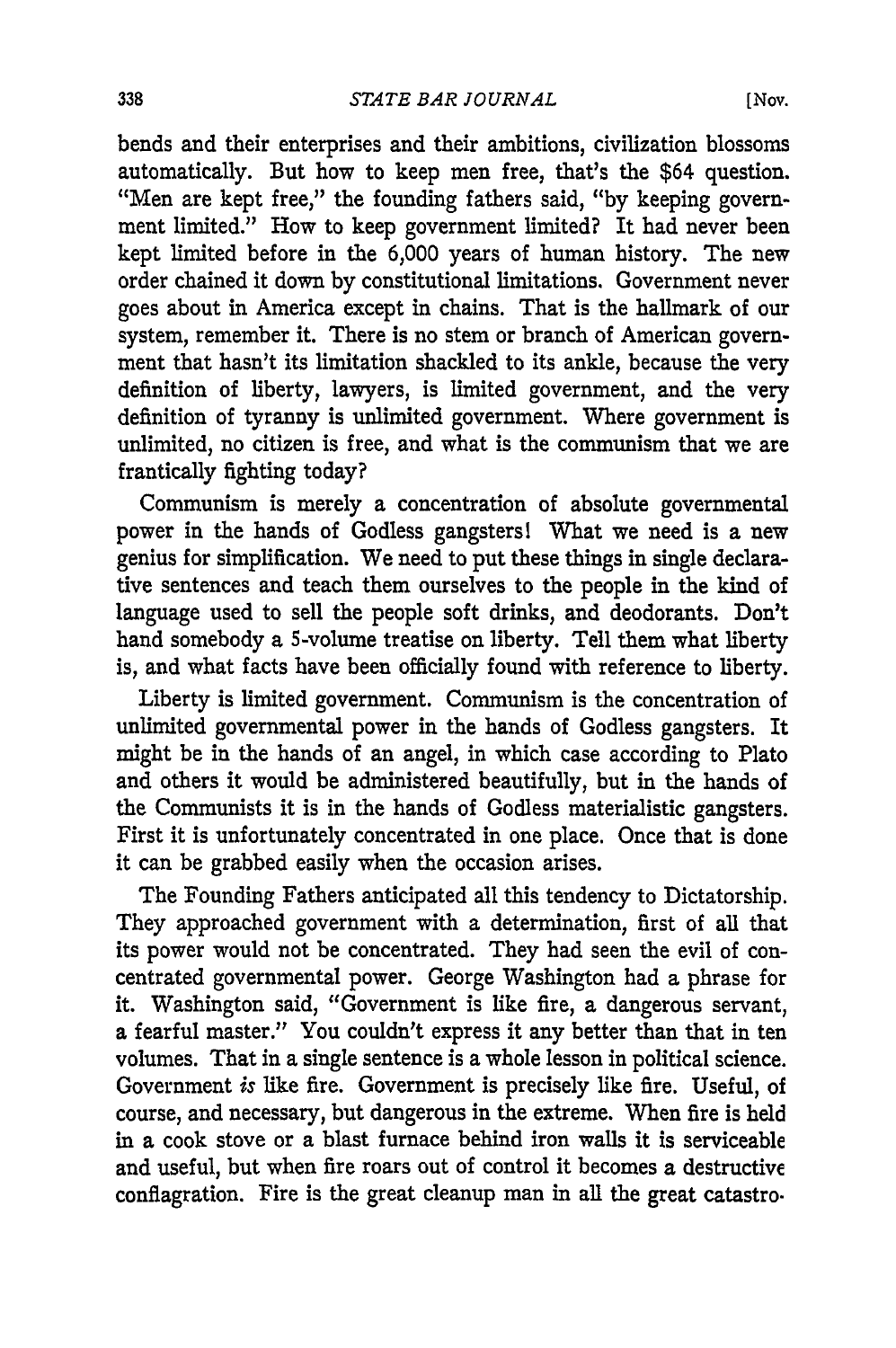### *ANNUAL MEETING*

phies of the world, whether it's in Hiroshima or San Francisco. It was not the quake or the bomb that destroyed these cities. It was the fire that followed. Fire is a dangerous thing, and Washington said, "Government is like fire."

Government is what destroys liberty, not the corporations, or the reactionaries, or the liberals. Wherever liberty is destroyed, government destroys it. Government, the fire-the great destroyer, constructive and serviceable only when held in constitutional iron walls built for it **by** the wise founding fathers. They handled this fire of government very precisely and according to a scientific pattern. They put a little of it in the State of Washington, and they. put a very little bit of it in a place called Washington,  $\check{D}$ . C., and they kept those parts here and in Washington, **D.** C., separated from the legislative and the judiciary and the executive segments. Wherever they put the fire of government they walled it away segment from segment lest it come together and congeal into a great conflagration.

The genius of our constitutional system is that in it we found a way in which to separate the fires of government so as to make them serviceable without risking tyranny and destruction.

Well gentlemen, one of the judgments about to be rendered upon our generation and our time and upon our new order is the judgment for the further and further concentration of this fire of government. Your chairman casually and considerately, let me say, mentioned my recent service with the government as chairman of the Commission on Inter-governmental Relations. During my short time in that position I had the opportunity to see the concentration of government taking place before my very eyes. The constitution is being misconstrued, bypassed and officially disregarded by the greater and greater concentration of governmental power every minute.

More than 40 years ago Woodrow Wilson, a great constitutional lawyer, said, "A concentration of governmental power is what always precedes the death of human freedom." Lawyers, if we could amplify that, over and over, we might stick it into the subconscious of our citizens. "A concentration of governmental power," he said, "is what always precedes the death of human freedom." Today, 40. odd years later, the communists paraphrase Woodrow Wilson. They say, *"A* concentration of governmental power is what must precede the death of human freedom," and so they proceed to concentrate the powers of government first and make them ready for the hands of the Godless gangsters who will seize them inevitably and eventually.

### **19541**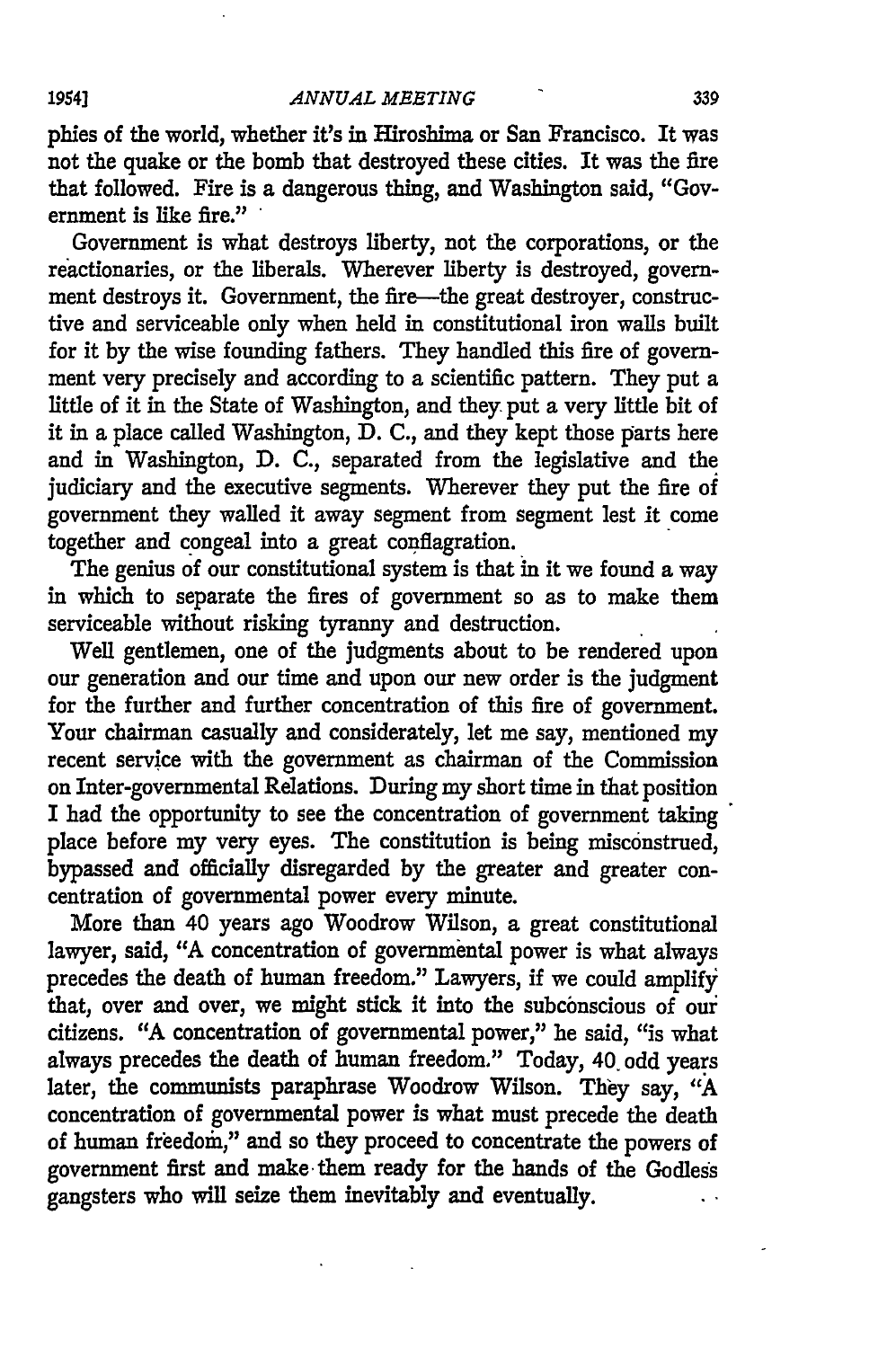I told Tracy Griffin last night about my trip past the Gary Steel mills with a notorious and I am sure a thoroughly repentant ex-communist who was then teaching at Notre Dame. As we drove past that industrial establishment at dusk and saw the flame and the smoke billowing up against the evening sky making an incomparable picture of American industry at its best, I observed that this would be the first target of the Russion Communist bombers. He said, "No, you are wrong. The Communists want that establishment. They intend and hope to get it, but they want it in action. They don't want it in ashes." Everytime I see a smokestack in America I think of what he said. "In action, not in ashes," not bombed to rubble and uselessness, but as a going concern as they took the Skoda Works in Czechoslovakia from the inside. Fifteen separate formerly independent nations swept behind the iron curtain by soldiers, by bayonets, by submarines and ships and bombs? No, my friends, by the insidious infiltration process, by the concentration of governmental power first, and then the grabbing of it later by the communists.

This man told me more. "Do you know the greatest frustration that the communist conspirator experiences when he comes to the United States?" He said, "It is the dispersion of important powers throughout the states of the union. You don't know it," he said, "but states' rights is your best defense against the communist conspiracy."

What are the three basic most essential powers that the communists need to have in one place before they take over? Number 1, the police -the police. That's what they had in Czechoslovakia, and through the police they controlled the ballot boxes, number 2; and then the first act of the newly "elected" Communist government is to redistribute the land. Step number 3; and they were in-irretrievably in. But when the conspirator comes to the United States of America he looks for the police, the central control of police, so he can give it to Alger Hiss, to Dexter White or one of their counterparts and make them chief. Where does he find the police, in Washington? No, thank God and the founding fathers. He finds the police separated into 48 separate and independent constitutional jurisdictions called states, and at that point further decentralized to the control of counties and cities. The policeman, the police force, is the most disintegrated branch of all American government. That is a fortuitous thing, lawyers. Keep it that way. Keep the land there too, in 48 states, rather than in one place as it was in Czechoslovakia. Keep the ballot boxes under state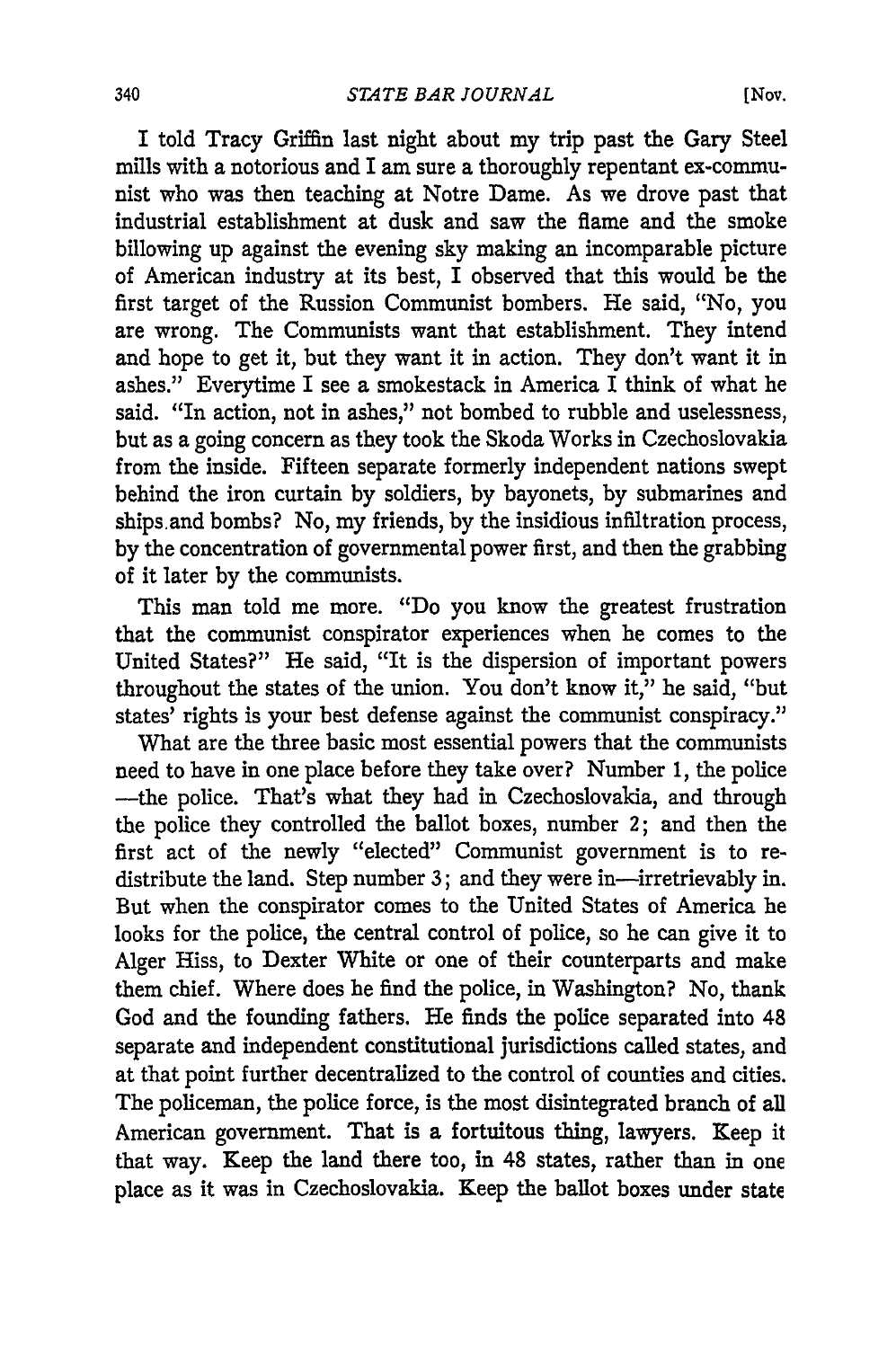control. The same goes for education, agriculture, welfare, and such like.

I have it on the authority of an ex-communist that states' rights is our best defense against the success of the communist conspiracy. I said that once too often in Washington. Some bureaucrat overheard me.

Let me tell you that bureaucracy is like any other organism. It fights to maintain itself and to expand itself in spite of a President, in spite of a Congress and in spite of the opinion of the people, or the Constitution of the United States.

When President Eisenhower was president of Columbia University 40 years after Woodrow Wilson, he said, "If this drift toward central government continues, then private property will drift into that central government, then we'll have to have dictatorship in order to manage such a huge establishment." That's a basic truth. Private property will follow the power, and then of course dictatorship is the only alternative. Along will come some sort of an emergency in the execution of some frantic futile foreign policy, then suddenly we established the central authority which has been ready made.

Liberty is limited government, and despotism is concentrated power. Right now power **is** being concentrated under various guises. One of these is Federal Aid. What the federal government cannot regulate by law they proceed to subsidize by a handout.

Federal Aid is a fraud. It aids nothing except the concentration of governmental power through indirection. Federal Aid to education is not aid to education. It is aid to the centralized bureaucracy, because what they aid they will control. When the control is completely centralized the communists will take it over, you'll never get it back. Ours is the only time in human history, ladies and gentlemen, when men ever mastered their government, ever tamed and domesticated this dangerous beast and threw around it a net of shackles called constitutional limitations.

Thank God for Frank Holman and Al Schweppe who fought so valiantly to put an effective limitation upon the dangerous power of Government which is now unlimited, namely, the treaty power. I hope that all lawyers will follow their courageous example.

Not merely the treaty power, however, but every power wherever it is, must have an effective limitation placed upon it. That's the American system. That's the definition of Liberty, and the shorter you can make these sentences, the more declarative, the more illustra-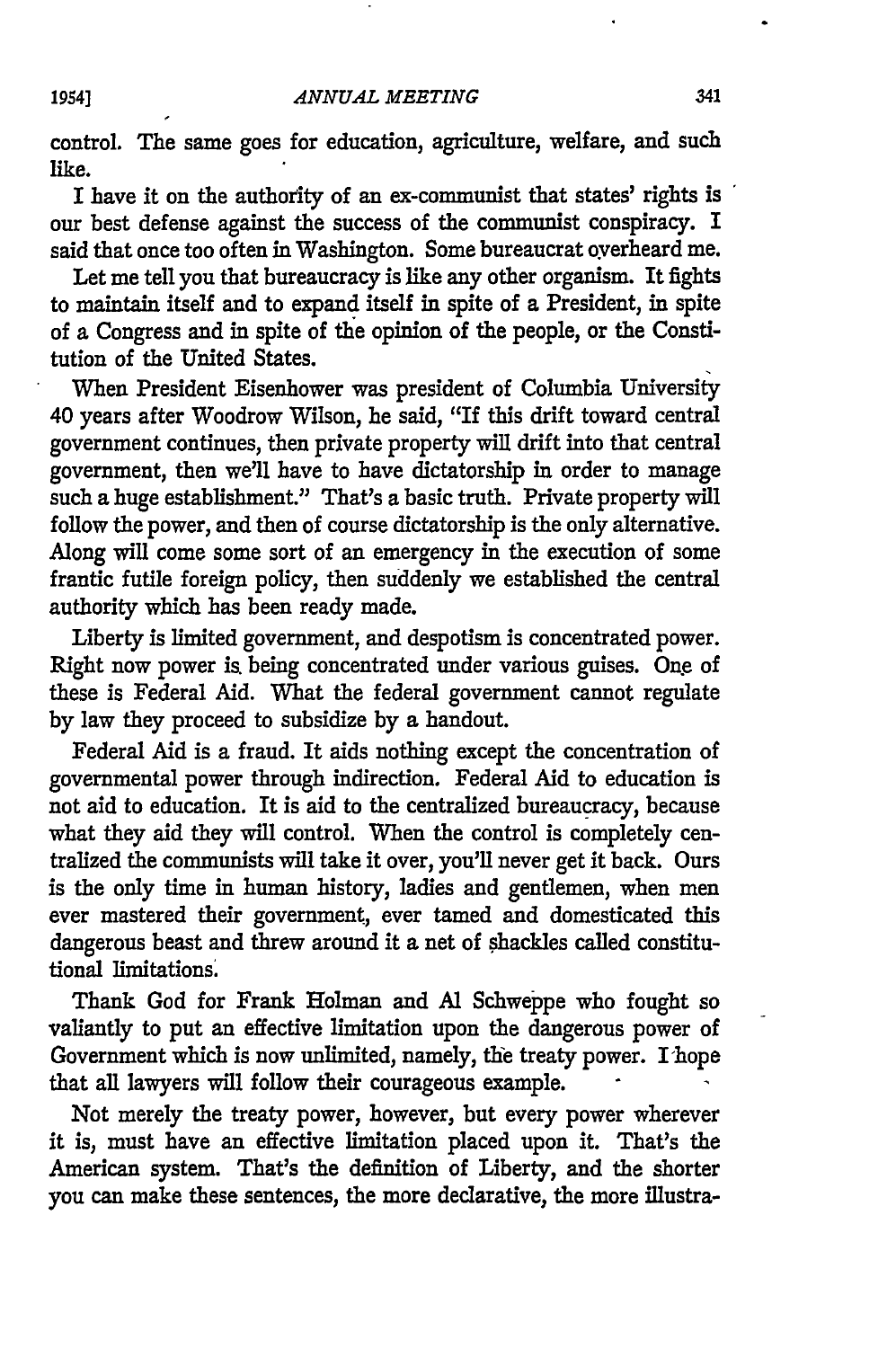tive of this simple finding of fact, the more certain and secure will the judgment of this generation be.

Let me tell you a story in conclusion. The chairman mentioned that I was a practicing lawyer. I appreciate the plug. Occasionally I do have a client. We had one some months ago-a paying client, too, which is even more extraordinary. This gentleman like so many others at his time of life was trying to insulate himself against the post mortem impacts of the federal tax collector. He had made some money. He was very happy about it-pretty smug, too. He had reason to feel proud of himself, and he was coming in day after day to be counselled. Finally the signing stage had been arrived at. We had all the mine run documents in front of him. You know them all. We had his Will, and a trust agreement, and there were inter vivos gifts, none of them causa mortis of course. There were transfers of land and all sorts of accompanying letters to his children and so on to make this thing bombproof when death sealed up his eyes. I was sick and tired of the whole business but I had to be pleasant because this was a critical time in the whole stage of our intercourse.

Well, in came my client, a big blustering fellow and smoking a horrible pipe. He sat down at the table and rolled up his sleeves and began to sign the documents with a big smile on his face, even when he signed our check which by chance was prepared along with everything else. Well, at this point I had to interrupt him. I said, "John, you seem to get a kick out of all this." He pulled out the pipe and laid down the pen. "Pat," he says, "you bet I get a kick out of this. Let me tell you something." He continued, "I'm an old man. I don't mind admitting it to you in this office, and I've made what is for me a lot oi money. I've done pretty well. I've had some bad luck, too, as yot know. I lost my good wife a couple of years ago and my boy didn'l come back from the war, but," he said, "I've got a daughter and som wonderful grandchildren and I've got a lot of property. I never ever had a Will, as you know. I always knew that unless I did this every. thing I have would go to the four winds, to the government or some place I didn't want it to go to. I know this has been quite a chore hero and maybe I have been unreasonable at time, but," he concluded, "I'n really going to sleep tonight." He put his pipe back into his moutl and picked up his pen and he started to sign again, still smiling.

Then I interrupted him a second time. I said, "John, now that yoi have left this property of yours to your children, what are you goin!